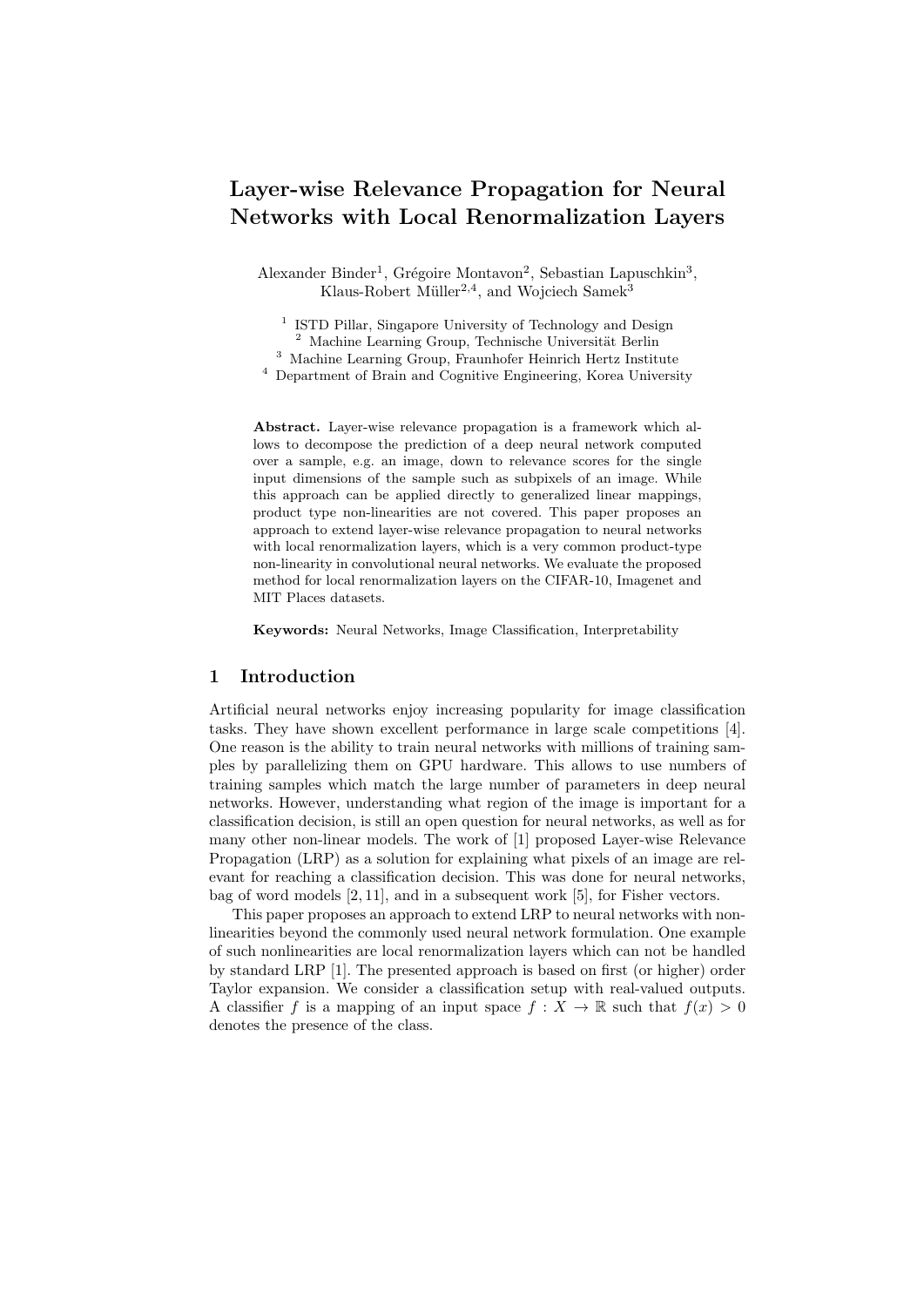

Fig. 1. Pixel-wise decompositions for classes wolf, frog and wolf using a neural network pretrained for the 1000 classes of the ILSVRC challenge.

## 2 Layer-wise Relevance Propagation for Neural Networks

In the following we consider neural networks consisting of layers of neurons. The output  $x_i$  of a neuron j is a non-linear activation function g as given by

$$
x_j = g\left(\sum_i w_{ij} x_i + b\right) \tag{1}
$$

Given an image  $x$  and a classifier  $f$  the aim of layer-wise relevance propagation is to assign each pixel p of x a pixel-wise relevance score  $R_p^{(1)}$  such that

$$
f(x) \approx \sum_{p} R_{p}^{(1)} \tag{2}
$$

Pixels p with  $R_p^{(1)} < 0$  contain evidence against the presence of a class, while  $R_p^{(1)} > 0$  is considered as evidence for the presence of a class. These pixel-wise relevance scores can be visualized as an image called heatmap (see Fig. 1 for examples). Obviously, many possible such decompositions exist which satisfy equation 2. The work of [1] yield pixel-wise decompositions which are consistent with evaluation measures [9] and human intuition.

Assume that we know the relevance  $R_j^{(l+1)}$  of a neuron j at network layer  $l+1$  for the classification decision  $f(x)$ , then we like to decompose this relevance into messages  $R_{i \leftarrow j}^{(l, l+1)}$  sent to those neurons i at the layer l which provide inputs to neuron  $j$  such that equation 3 holds.

$$
R_j^{(l+1)} = \sum_{i \in (l)} R_{i \leftarrow j}^{(l, l+1)} \tag{3}
$$

We can then define the relevance of a neuron  $i$  at layer  $l$  by summing all messages from neurons at layer  $l + 1$  as in equation 4

$$
R_i^{(l)} = \sum_{j \in (l+1)} R_{i \leftarrow j}^{(l, l+1)} \tag{4}
$$

Equations 3 and 4 define the propagation of relevance from layer  $l+1$  to layer *l*. The relevance of the output neuron at layer *M* is  $R_1^{(M)} = f(x)$ . The pixel-wise scores are the resulting relevances of the input neurons  $R_d^{(1)}$  $\frac{1}{d}$ .

The work in [1] established two formulas for computing the messages  $R_{i \leftarrow j}^{(l, l+1)}$ . The first formula called  $\epsilon$ -rule is given by

$$
R_{i \leftarrow j}^{(l,l+1)} = \frac{z_{ij}}{z_j + \epsilon \cdot \text{sign}(z_j)} R_j^{(l+1)}
$$
(5)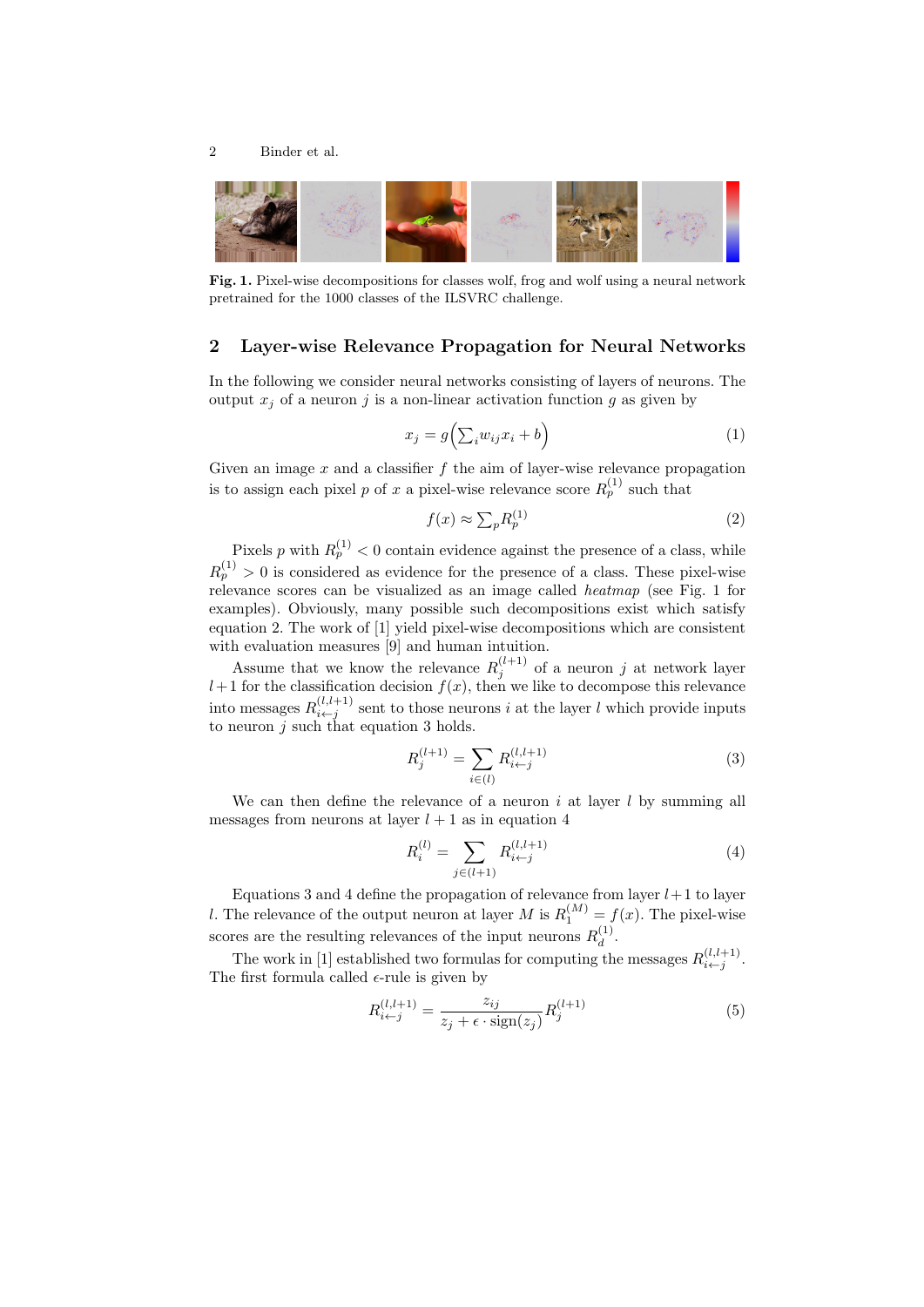with  $z_{ij} = (w_{ij}x_i)^p$  and  $z_j = \sum_{k:w_{kj}\neq 0} z_{kj}$ . The variable  $\epsilon$  is a "stabilizer" term whose purpose is to avoid numerical degenerations when  $z_j$  is close to zero, and which is chosen to be small. The second formula called  $\beta$ -rule is given by

$$
R_{i \leftarrow j}^{(l,l+1)} = \left( (1+\beta) \frac{z_{ij}^+}{z_j^+} - \beta \frac{z_{ij}^-}{z_j^-} \right) R_j^{(l+1)} \tag{6}
$$

where the positive and negative weighted activations are treated separately. The variable  $\beta$  controls how much inhibition is incorporated in the relevance redistribution. A fairly large value for  $\beta$  (e.g.  $\beta = 1$ ) leads to sharper heatmaps. In both formulas the message  $R_{i \leftarrow j}^{(l,l+1)}$  has the following structure

$$
R_{i \leftarrow j}^{(l,l+1)} = v_{ij} R_j^{(l+1)} \quad \text{with} \quad \sum_i v_{ij} = 1 \tag{7}
$$

The meaningfulness of the resulting pixel-wise decomposition for the input layer  $R_{d}^{\left( 1\right) }$  $\frac{d^{(1)}}{d}$  comes from the fact that the terms  $v_{ij}$  are derived from the weighted activations  $w_{ij}x_i$  of the input neurons. Note that layer-wise relevance propagation does not use gradients in contrast to backpropagation during the training phase. For full details on layer-wise relevance propagation the reader is referred to [1]. An implementation of LRP can be found in [6] and downloaded from www.heatmapping.org.

## 3 Extending LRP to local renormalization layers

We consider a general neuron  $j$  whose pooling and activation does not fit into the structure given by equation 1, and consequently, intuition for a possible redistribution formula is lacking. In this paper we propose a strategy for such neurons, based on the Taylor expansion of its activation function. A Taylor-based approach was used in [7] for decomposing ReLU neurons by exploiting their local linearity. Here, we consider instead fully nonlinear neurons.

Suppose we can define for each neuron i input to neuron j a term  $v_{ij}$  which is derived from its activation  $x_i$  such that  $\sum_i v_{ij} = 1$ . Then we can define a message  $R_{i \leftarrow j}^{(l,l+1)} = v_{ij} R_j^{(l+1)}$ . Such messages were used in equations 5 and 6 where the weighting  $v_{ij}$  was chosen to depend on the weighted activations of neuron i:  $v_{ij} = c(w_{ij}x_i)^p$  and  $v_{ij} = c_1z_{ij}^+ + c_2z_{ij}^-$ , respectively. For differentiable neurons, such weighting can be obtained by performing a first order Taylor expansion. Let  $x_j = g(x_{h_1}, \ldots, x_{h_n})$  be a nonlinear activation function. Then, by Taylor expansion at some reference point  $(\widetilde{x}_{h_1}, \ldots, \widetilde{x}_{h_n}),$  we get

$$
x_j \approx g(\widetilde{x}_{h_1}, \dots, \widetilde{x}_{h_n}) + \sum_{i \leftarrow j} \frac{\partial g}{\partial x_{h_i}} (\widetilde{x}_{h_1}, \dots, \widetilde{x}_{h_n}) (x_{h_i} - \widetilde{x}_{h_i}). \tag{8}
$$

Elements of the sum can be assigned to incoming neurons, and the zero-order term can be redistributed equally between them, leading to the decomposition

$$
\forall_{i \leftarrow j} : z_{ij} = \frac{1}{n} g(\widetilde{x}_{h_1}, \dots, \widetilde{x}_{h_n}) + \frac{\partial g}{\partial x_{h_i}} (\widetilde{x}_{h_1}, \dots, \widetilde{x}_{h_n}) (x_{h_i} - \widetilde{x}_{h_i}) \tag{9}
$$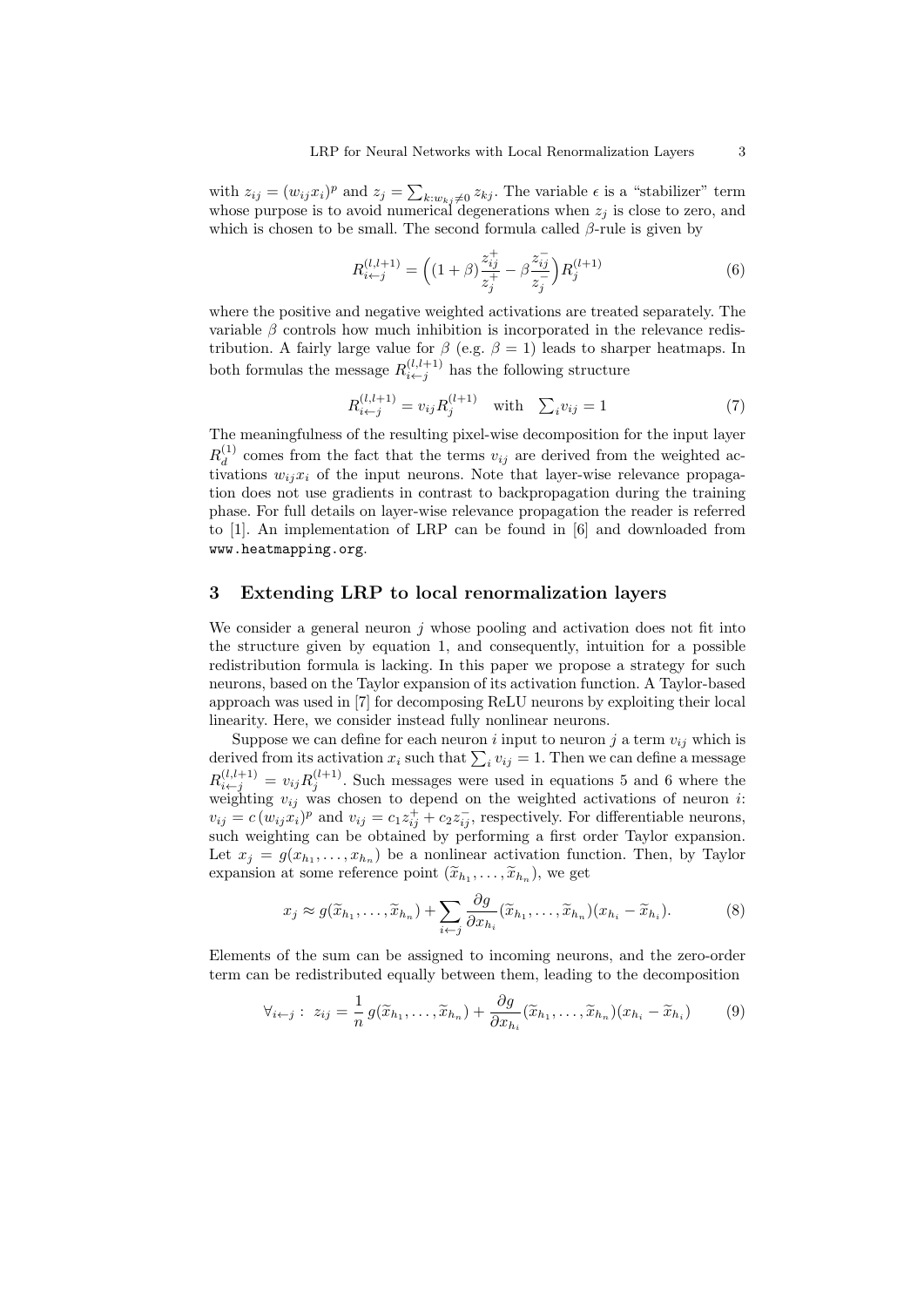#### 4 Binder et al.

of the neuron activation onto its input neurons. Local renormalization layers have been shown to improve the performance in deep neural networks [4]. Consider the local renormalization  $y_k$  of a neuron  $x_k$  by the set of its surrounding neurons  ${x_1, \ldots, x_n}$  as

$$
y_k(x_1,\ldots,x_n) = \frac{x_k}{(1+b\sum_{i=1}^n x_i^2)^c}
$$
 (10)

This interaction can be modeled by a layer in the network that has an activation function as given in equation 10. Local renormalization layers represent a nonlinearity which cannot be tackled exactly by LRP as introduced in [1], however the strategy proposed above can be applied.

One choice to be made is the point at which to perform the Taylor expansion. There are two apparent candidates, firstly the actual input to the renormalization layer  $z_1 = (x_1, \ldots, x_n)$  and, secondly, the input corresponding to the case when only the neuron k fires which is to be normalized  $z_2 = (0, \ldots, 0, x_k, 0, \ldots, 0)$ . The partial derivative of y at  $z_2$  is zero for all variables  $x_i$  with  $i \neq k$  due to

$$
\frac{\partial y_k}{\partial x_j} = \frac{\delta_{kj}}{\left(1 + b \sum_{i=1}^n x_i^2\right)^c} - 2bc \frac{x_k x_j}{\left(1 + b \sum_{i=1}^n x_i^2\right)^{c+1}}\tag{11}
$$

This implies that the Taylor approximation has no off-diagonal contribution.

$$
y_k(z_1) \approx y_k(z_2) + 0 = \frac{x_k}{(1 + bx_k^2)^c}
$$
 (12)

Therefore we apply the Taylor series around the point  $z_1$ :

$$
y_k(z_2) \approx y_k(z_1) + \nabla y_k(z_1) \cdot (z_2 - z_1)
$$
\n(13)

$$
\Rightarrow y_k(z_1) \approx y_k(z_2) + \nabla y_k(z_1) \cdot (z_1 - z_2) \tag{14}
$$

$$
\Rightarrow y_k(z_1) \approx \frac{x_k}{(1 + bx_k^2)^c} - 2bc \sum_{j:j \neq k} \frac{x_k x_j^2}{(1 + b \sum_{i=1}^n x_i^2)^{c+1}}
$$
(15)

This weighting satisfies the following qualitative properties: for the neuron input  $x_k$  which is to be normalized, the sign of the relevance is kept. For suppressing neighboring neurons  $x_i, i \neq k$ , the sign of the relevance can be flipped in line with their suppressing property. The absolute value of the relevance received by the suppressing neurons is proportional to the square of their input. In the limits  $c \to 0$  and  $b \to 0$ , the local renormalization converges against the identity, and the approximation recovers the identity. A baseline to compare against is to treat the normalization as constant. In that case the weights  $v_{ij}$  for the relevance propagation in equation 3 become a zero one vector, the relevance is propagated only to that neuron which is to be normalized:  $v_{ij} = 1$  if and only if i is the neuron which is to be normalized by neuron  $j$ .

## 4 Experiments

We need to define a measure for meaningfulness and quality of a pixel-wise decomposition in order to evaluate the various strategies to compute it. Here we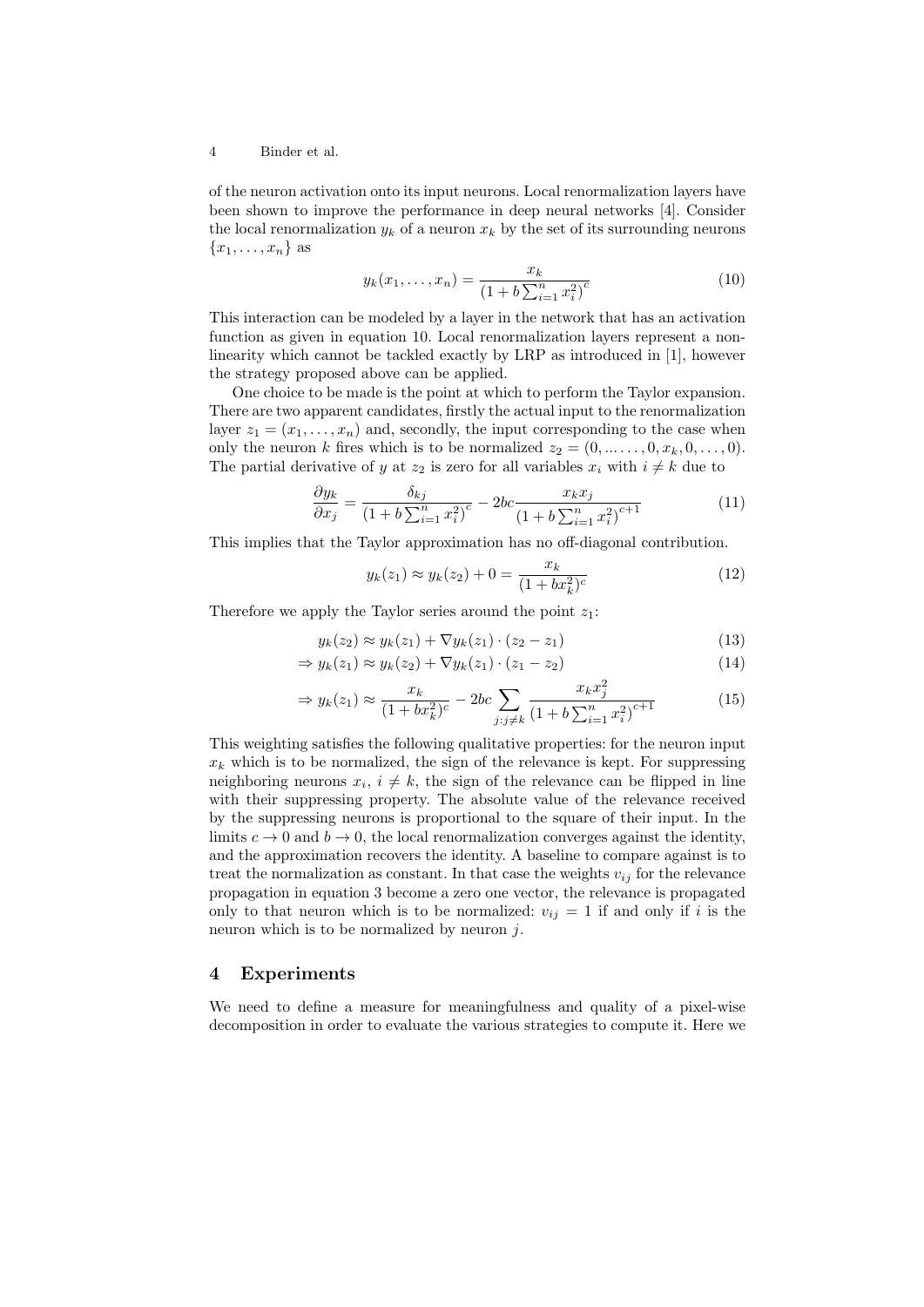

Fig. 2. Decrease of classification score as pixels are sequentially replaced by random noise on the CIFAR-10 dataset. Red curve: pixels with highest pixel-wise scores are flipped first. Blue curve: pixels are flipped in random order. Green curve: least relevant pixels are flipped first. A similar comparison for Imagenet is found in [9].

use an idea from  $[9]$ : A pixel p is considered highly relevant for the classification score  $f(x)$  of the image x if modifying it by assigning it a random RGB value  $\tilde{x}(p)$ , and classifying the modified image  $\bar{x}_p = x \setminus \{x(p)\} \cup \{\tilde{x}(p)\}\$ results in a strong decrease of the real-valued classification score  $f(\bar{x}_p)$ . This idea can be extended by sequentially modifying pixels from the most relevant to the least relevant. The result is a graph of the prediction score  $f(\bar{x})$  as a function of the number of modified pixels. An example for some sequences which will be explained below is shown in Fig. 2. We can use these graphs to evaluate the meaningfulness of a pixel-wise decomposition.

In the first experiment we compare the measure when flipping highest-scoring pixels first, against flipping pixels in random order, and against flipping lowest scoring pixels first. If the classifier is able to identify pixels that are important for classification, then flipping highest scoring pixels first should result in the fastest decaying curve, while flipping lowest scoring pixels first should result in the slowest decrease. Fig. 2 tests this property on the CIFAR-10 dataset [3] which consists of 50000 images of size  $32 \times 32$  drawn from 10 object classes. Scores are averaged over the 5000 images of the test set of CIFAR-10 for a classifier in which local renormalization layers are treated as the identity during computation of pixel-wise scores. Experiments corroborate that flipping highest scoring pixels first results in the fastest decrease of the prediction score on average over the test set. The decrease is sharper compared to random flipping, or flipping lowest scoring pixels first.

In a second experiment we compare which treatment of the local renormalization layer is best to identify those pixels that are most relevant for classifying an image. The two tested approaches for treating the local renormalization are (1) like it would be the identity, (2) by first order Taylor expansion as given by equation 15. These approaches are furthermore tested when used in conjunction with the two methods proposed by [1], namely, the  $\epsilon$ -rule in equation 5 with a fixed value of the numerical stabilizer  $\epsilon$ , and the  $\beta$ -rule shown in equation 6, with fixed  $\beta$ .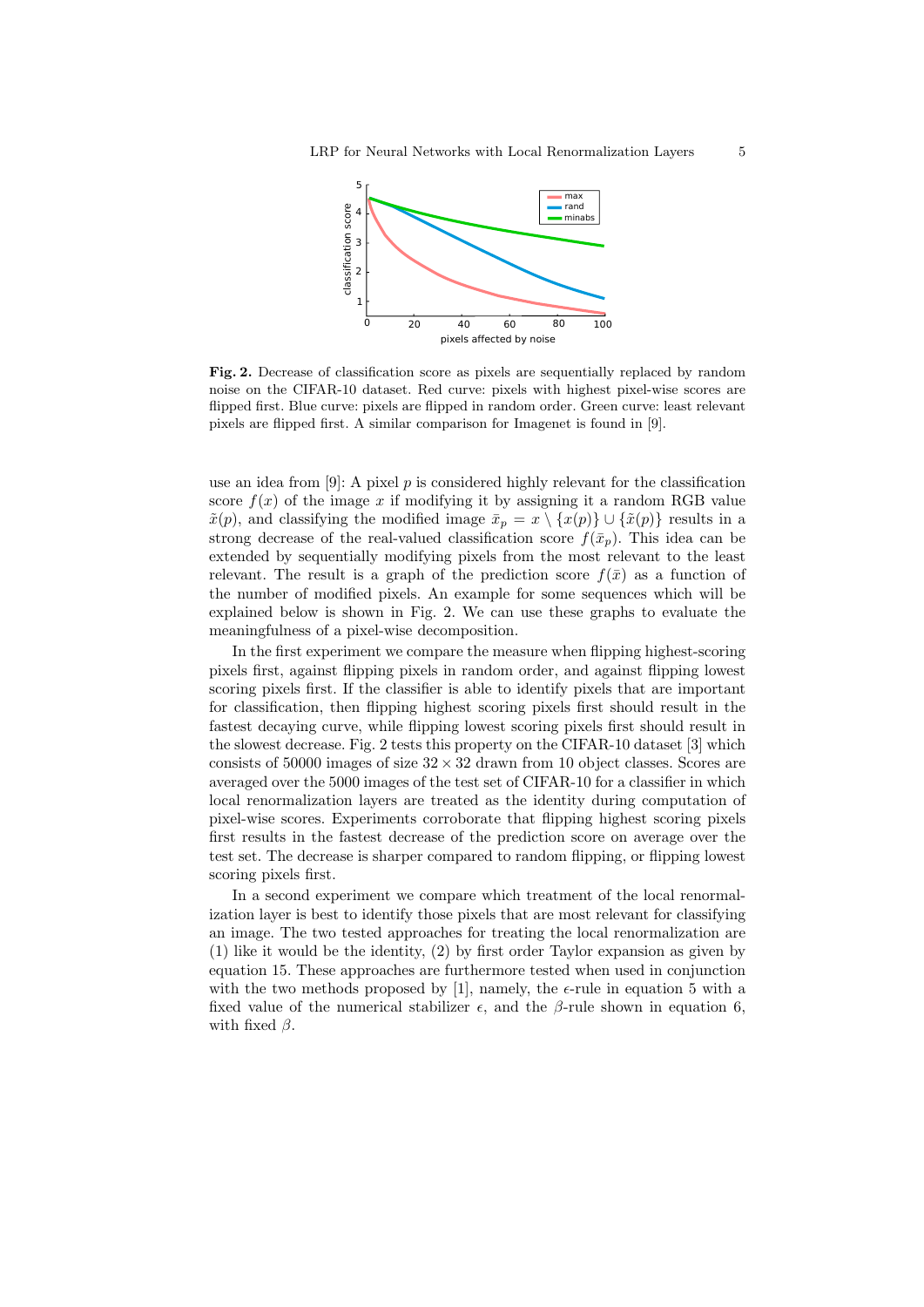| rule for basic layers      | rule for normalization layers | AUC score |
|----------------------------|-------------------------------|-----------|
| eq. 4,5, $\epsilon = 0.01$ | identity                      | 37.10     |
| eq. 4,5, $\epsilon = 0.01$ | first-order Taylor            | 35.47     |
| eq. 4,6, $\beta = 1$       | identity                      | 56.13     |
| eq. 4,6, $\beta = 1$       | first-order Taylor            | 53.82     |

Table 1. Comparison of different types of LRN layer treatments for two approaches of computing pixel-wise scores for CIFAR-10. Lower scores are better.

| dataset    | methods  | $\Delta_{\epsilon=1}^{\epsilon=0.01}$ | $\Delta_{\epsilon=0.01}^{\epsilon=100}$ | $\rightarrow \epsilon = 100$ | $3=0$<br>$3 = 1$ |
|------------|----------|---------------------------------------|-----------------------------------------|------------------------------|------------------|
| Imagenet   | identity | $-21.29$                              | 2.75                                    | $-42.61$                     | $-49.07$         |
|            | Taylor   | $-12.29$                              | $-41.75$                                | $-34.44$                     | $-50.76$         |
| MIT Places | identity | $-20.19$                              | 12.91                                   | $-14.55$                     | $-49.37$         |
|            | Taylor   | $-11.65$                              | $-22.55$                                | $-8.82$                      | -48.7            |

Table 2. Comparison of different types of heatmap computations for Imagenet and MIT Places. We use the shortcut notation  $\Delta_a^b$  for expressing AUC<sub>a</sub> – AUC<sub>b</sub>. Thus, a negative value indicates that the method produces better heatmaps with parameter a than with parameter b. Note that  $\epsilon$  refers to equations 4 and 5;  $\beta$  refers to eq. 4 and 6.

We measure the quality of heatmaps by perturbing highest pixels first and computing the area under the curve (AUC). Lower AUC averaged over a large number of images indicates a better identification of pixel relevance by the heatmap. Results on CIFAR-10 are shown in Table 1. We observe that in all cases using first order Taylor in normalization layers improves the heatmap AUC score. This shows its effectiveness for dealing with non-linear neuron layers.

We perform the same experiments also with Imagenet [8] and MIT Places [13] datasets, each time evaluating results for 5000 images from their respective unlabeled test sets. Note that computing a heatmap requires only a predicted class label, not a ground truth. We evaluated results for the parameter settings  $\beta = 0, \beta = 1$  in equation 6 and  $\epsilon = 0.01, \epsilon = 1, \epsilon = 100$  in equation 5. Table 2 shows the difference of AUC between variants of LRP, when using either the identity or the Taylor expansion for local renormalization layers. We observe the following ordering starting with the lowest (best) AUC:  $\epsilon = 1, \epsilon = 0.01$ ,  $\epsilon = 100, \beta = 1, \beta = 0$ . This order holds independent of whether we consider Imagenet or MIT places, when using Taylor for local renormalization layers. When using identity instead of Taylor, the order remain the same, except for  $\epsilon = 100$  and  $\epsilon = 0.01$  that are swapped. This is by itself an interesting result demonstrating that use of Taylor in the normalization layer does not disrupt the overall properties of relevance propagation techniques. For a comparison to other approaches such as heatmaps based on deconvolutions [12], or backpropagated gradients [10] we refer to [9].

Table 3 shows the difference of AUC between Taylor and identity for local renormalization layers, for various choices of datasets and LRP parameters. We observe that for the parameters with best AUC ( $\epsilon = 1$  and  $\epsilon = 0.01$ ), using Tay-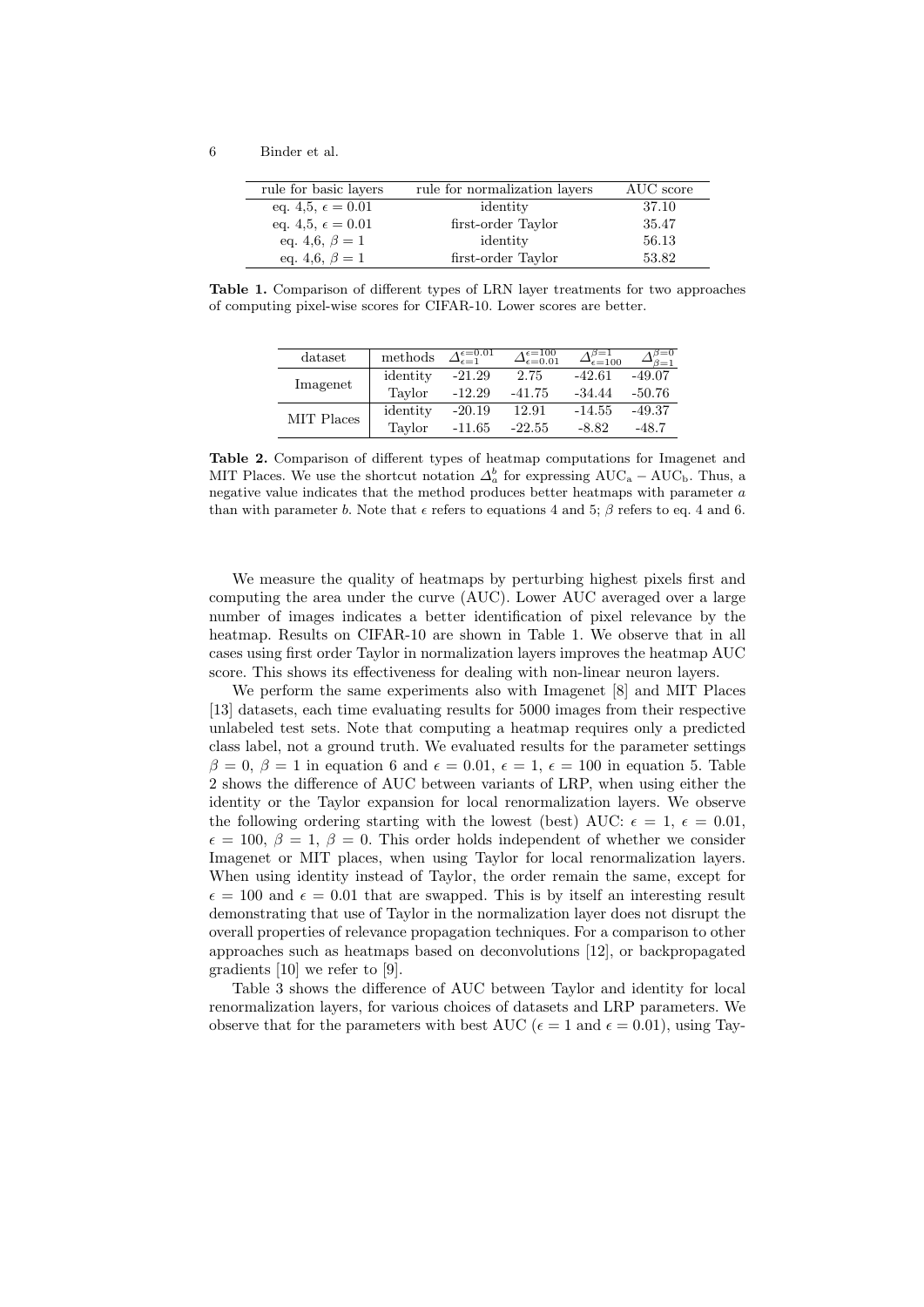| dataset | methods                                                     | $\epsilon = 1$ $\epsilon = 0.01$ $\epsilon = 100$ $\beta = 1$ $\beta = 0$ |      |               |      |
|---------|-------------------------------------------------------------|---------------------------------------------------------------------------|------|---------------|------|
|         | Imagenet $\rm AUC_{Taylor} - AUC_{identity} - 35.84$ -26.84 |                                                                           | 8.47 | 0.29          | 1.98 |
|         | MIT Places $AUC_{Taylor} - AUC_{identity} - 33.13$ -24.59   |                                                                           | 5.34 | $-0.39 -1.06$ |      |

Table 3. Impact of using the Taylor method in various settings. Negative value indicates that using the Taylor expansion for the local renormalization is better in AUC terms (i.e. heatmaps are more representative of the importance of each pixel).

lor expansion for representing local renormalization layers further improves the AUC scores. For the remaining choices the results are on par or slightly worse. This is consistent with the interpretation of large values of  $\epsilon$  as smoothing out small contributions. It is also consistent with the observation that  $\beta = 1$  and  $\beta = 0$  yield both smooth heatmaps in general. Heatmaps for some parameters of interest are shown in Figure 3. Taylor with  $\epsilon = 1$  has both high pixel selectivity and low noise, which in agreement with its measured superiority in the quantitative experiments.

## 5 Conclusion

We have presented an extension of layer-wise relevance propagation (LRP) based on first-order Taylor expansions for product-type nonlinearities. Such nonlinearities occur in the local renormalization layers of deep convolutional neural networks. The proposed extension is evaluated on three popular datasets and it is shown to clearly outperform the original LRP method. In future work we will investigate the potential gain of using higher order Taylor expansions, and apply the method to a larger class of neural network layers.

## References

- 1. Sebastian Bach, Alexander Binder, Grégoire Montavon, Frederick Klauschen, Klaus-Robert Müller, and Wojciech Samek. On pixel-wise explanations for non-linear classifier decisions by layer-wise relevance propagation. PLOS ONE, 10(7):e0130140, 2015.
- 2. Gabriela Csurka, Christopher R. Dance, Lixin Fan, Jutta Willamowski, and Cdric Bray. Visual categorization with bags of keypoints. In In Workshop on Statistical Learning in Computer Vision, ECCV, pages 1–22, 2004.
- 3. Alex Krizhevsky. Learning multiple layers of features from tiny images. http://www.cs.toronto.edu/~kriz/cifar.html, 2009.
- 4. Alex Krizhevsky, Ilya Sutskever, and Geoffrey E. Hinton. Imagenet classification with deep convolutional neural networks. In NIPS, pages 1106–1114, 2012.
- 5. Sebastian Lapuschkin, Alexander Binder, Grégoire Montavon, Frederick Klauschen, Klaus-Robert Müller, and Wojciech Samek. Analyzing classifiers: Fisher vectors and deep neural networks. In Proc. IEEE CVPR, 2016.
- 6. Sebastian Lapuschkin, Alexander Binder, Grégoire Montavon, Klaus-Robert Müller, and Wojciech Samek. The layer-wise relevance propagation toolbox for artificial neural networks. Journal of Machine Learning Research, 2016. in press.